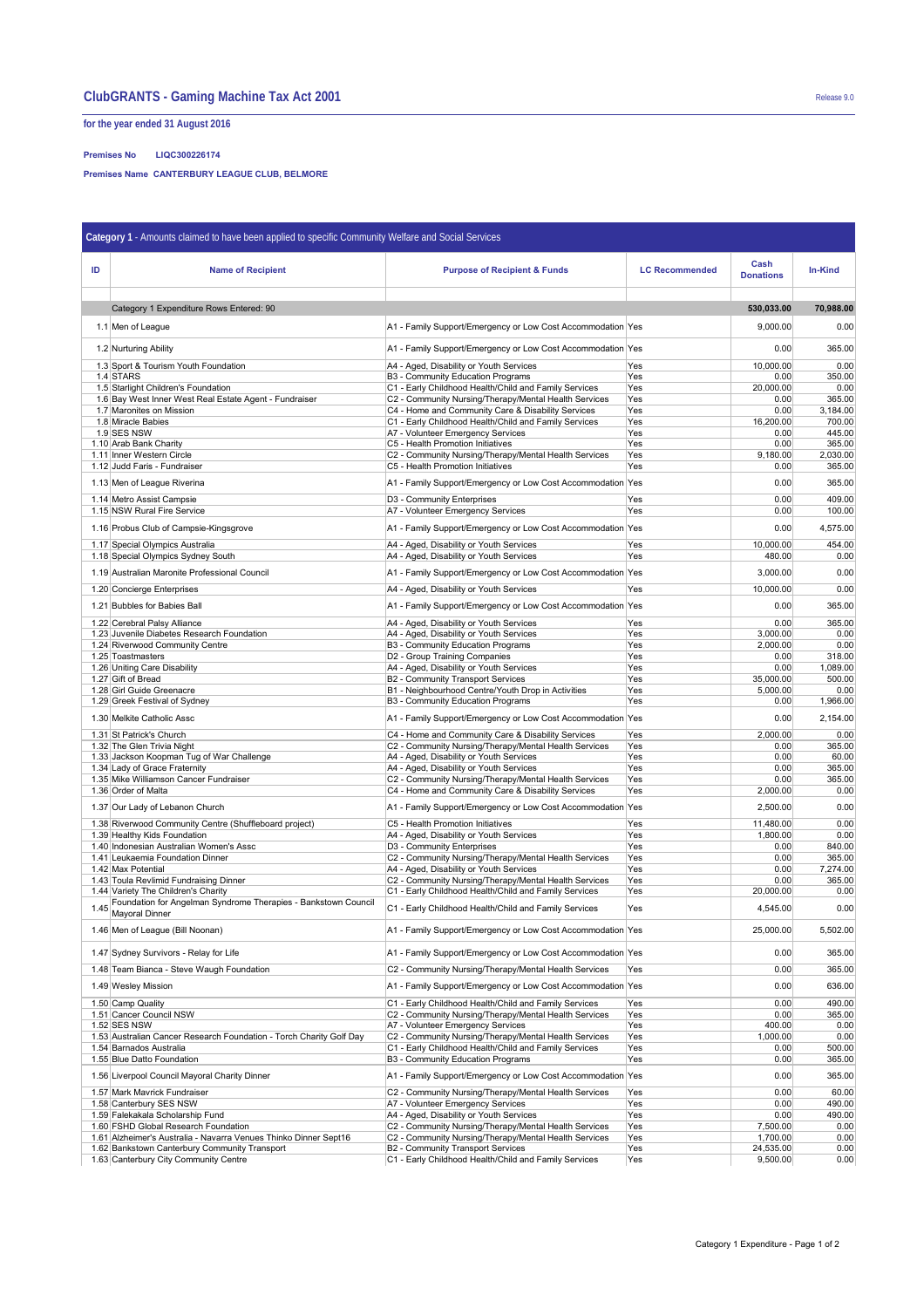**for the year ended 31 August 2016**

**Premises No LIQC300226174**

**Premises Name CANTERBURY LEAGUE CLUB, BELMORE**

| Category 1 - Amounts claimed to have been applied to specific Community Welfare and Social Services |                                                            |                                                                  |     |                          |           |  |  |  |
|-----------------------------------------------------------------------------------------------------|------------------------------------------------------------|------------------------------------------------------------------|-----|--------------------------|-----------|--|--|--|
| ID                                                                                                  | <b>Name of Recipient</b>                                   | <b>Purpose of Recipient &amp; Funds</b><br><b>LC Recommended</b> |     | Cash<br><b>Donations</b> | In-Kind   |  |  |  |
|                                                                                                     | 1.64 Canterbury Hospital                                   | C2 - Community Nursing/Therapy/Mental Health Services            | Yes | 52.085.00                | 0.00      |  |  |  |
|                                                                                                     | 1.65 Child Abuse Prevention Service                        | C1 - Early Childhood Health/Child and Family Services            | Yes | 10.000.00                | 0.00      |  |  |  |
|                                                                                                     | 1.66 Chinese Parents Assc - Children with Disabilities Inc | A4 - Aged, Disability or Youth Services                          | Yes | 4,700.00                 | 0.00      |  |  |  |
|                                                                                                     | 1.67 EIS Health Limited                                    | C2 - Community Nursing/Therapy/Mental Health Services            | Yes | 12,900.00                | 0.00      |  |  |  |
|                                                                                                     | 1.68 Horizon Theatre Company Limited                       | A4 - Aged, Disability or Youth Services                          | Yes | 14,840.00                | 0.00      |  |  |  |
|                                                                                                     | 1.69 Indian Squad Women's Assc auspiced by Metro Assist    | D3 - Community Enterprises                                       | Yes | 12,000.00                | 0.00      |  |  |  |
|                                                                                                     | 1.70 Koorana Child & Family Services                       | C1 - Early Childhood Health/Child and Family Services            | Yes | 23.200.00                | 0.00      |  |  |  |
|                                                                                                     | 1.71 McCallums Hill Public School                          | C1 - Early Childhood Health/Child and Family Services            | Yes | 4.990.00                 | 0.00      |  |  |  |
|                                                                                                     | 1.72 Men of League Foundation                              | A1 - Family Support/Emergency or Low Cost Accommodation Yes      |     | 15,000.00                | 0.00      |  |  |  |
|                                                                                                     | 1.73 NSW SES Canterbury Unit                               | A7 - Volunteer Emergency Services                                | Yes | 7.498.00                 | 0.00      |  |  |  |
|                                                                                                     | 1.74 Police Citizens Youth Clubs PCYC                      | A4 - Aged, Disability or Youth Services                          | Yes | 28,000.00                | 0.00      |  |  |  |
|                                                                                                     | 1.75 Schizophrenia Fellowship of NSW                       | C2 - Community Nursing/Therapy/Mental Health Services            | Yes | 15,360.00                | 0.00      |  |  |  |
|                                                                                                     | 1.76 Sir Roden & Lady Cutler Foundation                    | B2 - Community Transport Services                                | Yes | 15,000.00                | 0.00      |  |  |  |
|                                                                                                     | 1.77 Campsie Local Area Command                            | <b>B3 - Community Education Programs</b>                         | Yes | 5.000.00                 | 0.00      |  |  |  |
|                                                                                                     | 1.78 Canterbury Bankstown Cares - Wellness Fun Day         | C2 - Community Nursing/Therapy/Mental Health Services            | Yes | 5.000.00                 | 0.00      |  |  |  |
|                                                                                                     | 1.79 Life Education NSW                                    | <b>B3 - Community Education Programs</b>                         | Yes | 10,000.00                | 0.00      |  |  |  |
|                                                                                                     | 1.80 White Ribbon Australia                                | <b>B3 - Community Education Programs</b>                         | Yes | 30,000,00                | 0.00      |  |  |  |
|                                                                                                     | 1.81 Maronites on Mission (Staff Community Program)        | C4 - Home and Community Care & Disability Services               | Yes | 0.00                     | 30,167.00 |  |  |  |
|                                                                                                     | 1.82 Alzheimer's Australia (2015 City 2 Surf)              | C2 - Community Nursing/Therapy/Mental Health Services            | Yes | 2,000.00                 | 0.00      |  |  |  |
|                                                                                                     | 1.83 National Breast Cancer Foundation - City 2 Surf       | C4 - Home and Community Care & Disability Services               | Yes | 5,000.00                 | 0.00      |  |  |  |
|                                                                                                     | 1.84 Australian Cancer Council                             | C4 - Home and Community Care & Disability Services               | Yes | 1,000.00                 | 0.00      |  |  |  |
|                                                                                                     | 1.85 Movember                                              | C4 - Home and Community Care & Disability Services               | Yes | 134.00                   | 0.00      |  |  |  |
|                                                                                                     | 1.86 Australia's Biggest Morning Tea May 2016              | C4 - Home and Community Care & Disability Services               | Yes | 839.00                   | 0.00      |  |  |  |
|                                                                                                     | 1.87 World's Greatest Shave                                | C2 - Community Nursing/Therapy/Mental Health Services            | Yes | 1.341.00                 | 0.00      |  |  |  |
|                                                                                                     | 1.88 Autism Advisory & Support Service                     | A4 - Aged, Disability or Youth Services                          | Yes | 500.00                   | 0.00      |  |  |  |
|                                                                                                     | 1.89 Inner Western Circle - C-Life fitness program         | C2 - Community Nursing/Therapy/Mental Health Services            | Yes | 5.000.00                 | 0.00      |  |  |  |
|                                                                                                     | 1.90 Movember 2015                                         | C2 - Community Nursing/Therapy/Mental Health Services            | Yes | 1,826.00                 | 0.00      |  |  |  |